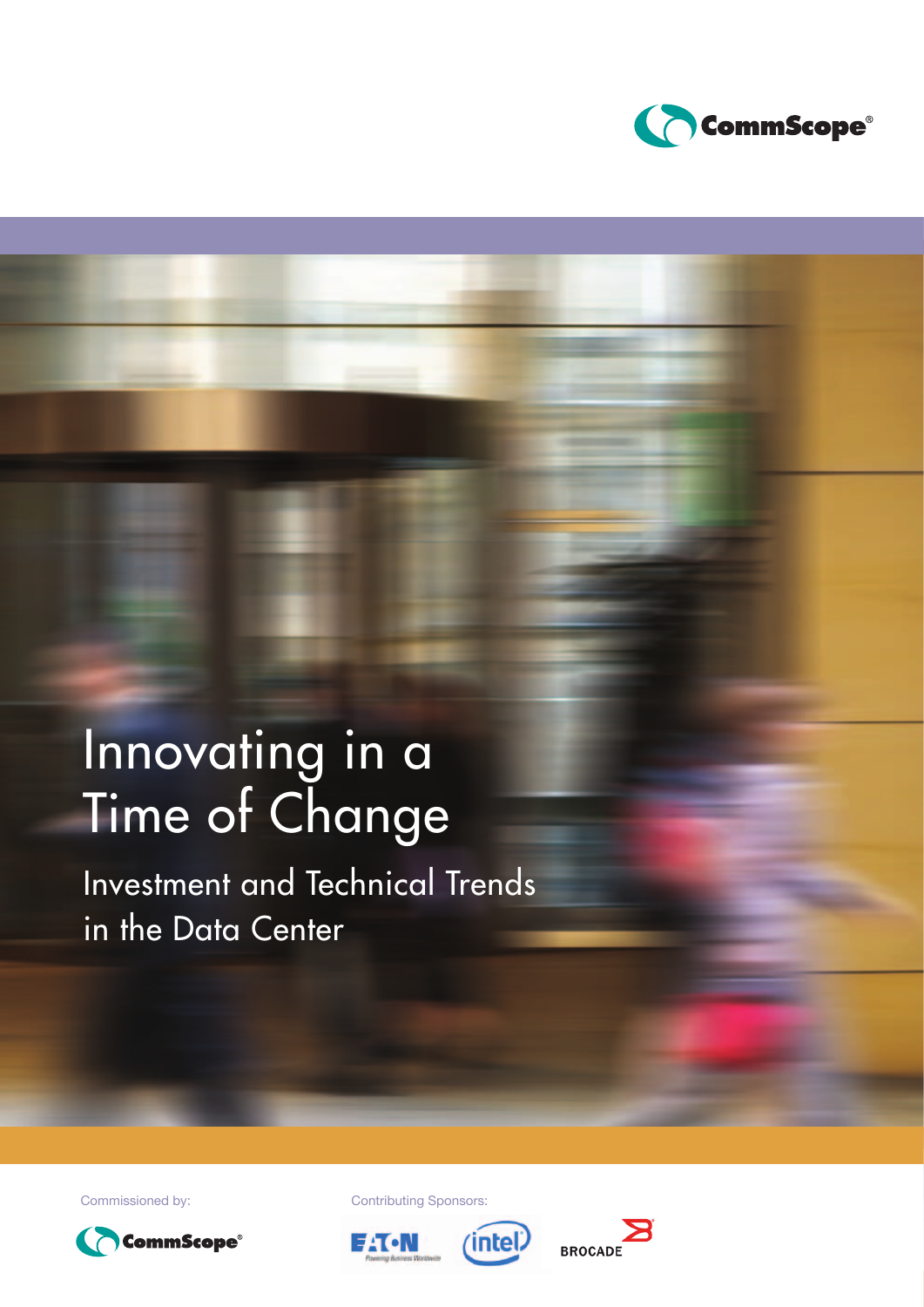## **CONTENTS**

| <b>INTRODUCTION</b>                                |    |
|----------------------------------------------------|----|
| <b>SUMMARY OF FINDINGS</b>                         |    |
| <b>METHODOLOGY</b>                                 | 3  |
| <b>RESEARCH FINDINGS</b>                           | Δ  |
| Investment - Which Projects are Being Funded       |    |
| Higher Density - Higher Performance Infrastructure |    |
| The Quality Reliability and Performance Factors    | 6  |
| <b>Architecture Choices</b>                        | 8  |
| Data Centers and the Environment                   | 9  |
| <b>COMMENTARY ON FINDINGS</b>                      | 11 |
| <b>APPENDIX A</b>                                  |    |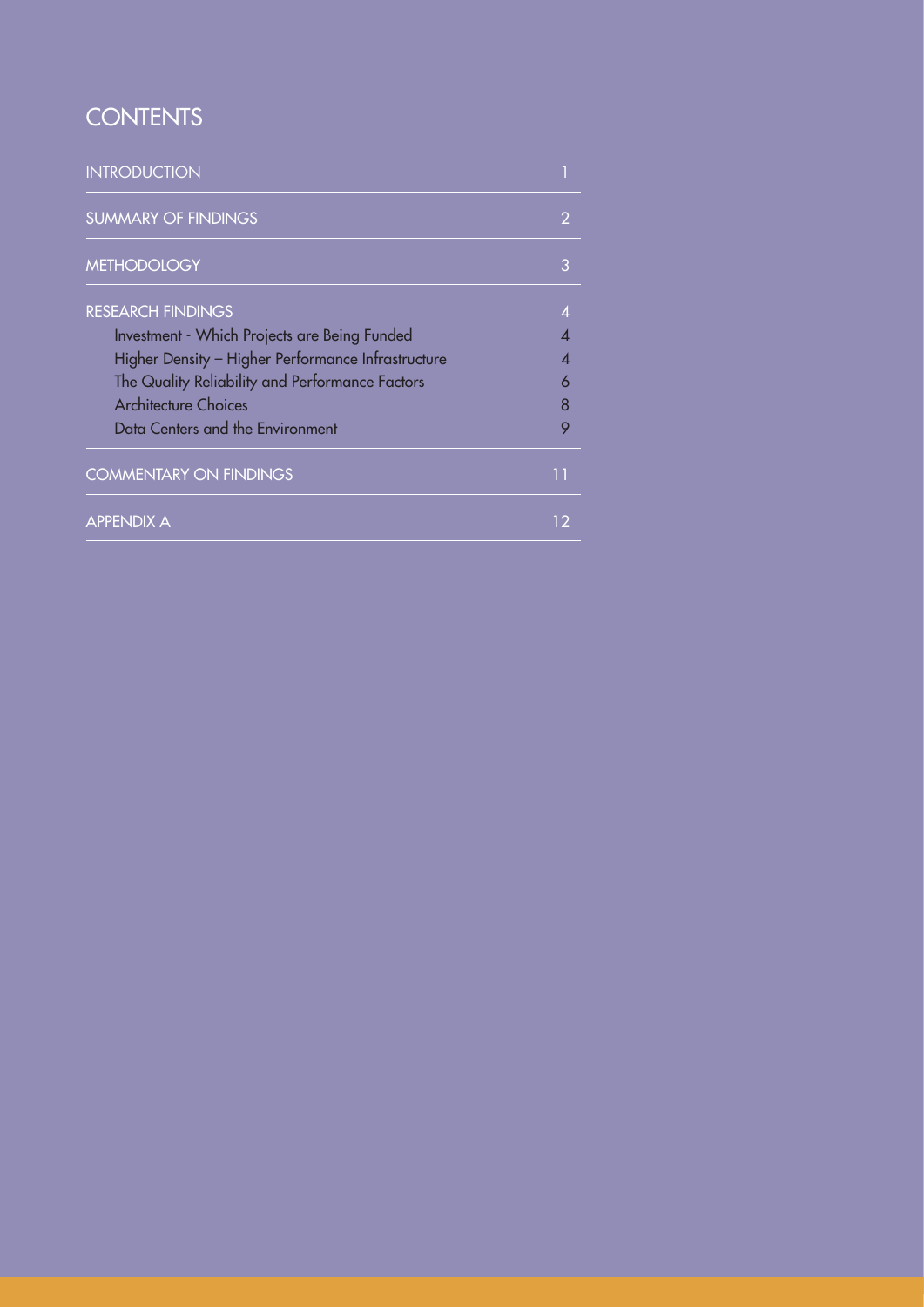### INTRODUCTION

**Data centers are prime movers in the universal drive for greater productivity and efficiency. By leveraging centralized IT resources to accelerate processes, transactions and access to information, they can deliver continuous improvement and a competitive edge. In times of economic recession, their performance can tip the balance between survival and terminal decline.** 

**As the data center's role in business and government has grown, so have users' expectation of fast, reliable, economical services. Recently, there have also been calls for them to reduce their environmental impact. Innovative technologies and approaches are emerging to help data centers respond to all these pressures.** 

**Higher processing capacity in server cores, virtualization and consolidation, for example, enable data centers to deliver more and better services from the same space using less power. However, these developments have ramifications for the entire infrastructure and management of the data center.**

**This report on the 2009 Data Center Survey is designed to reveal how data centers are responding to the new challenges and opportunities. More than 730 IT professionals from 54 countries with responsibility for their organizations' data centers were questioned to discover their priorities, actions and plans to adopt new technologies and techniques.**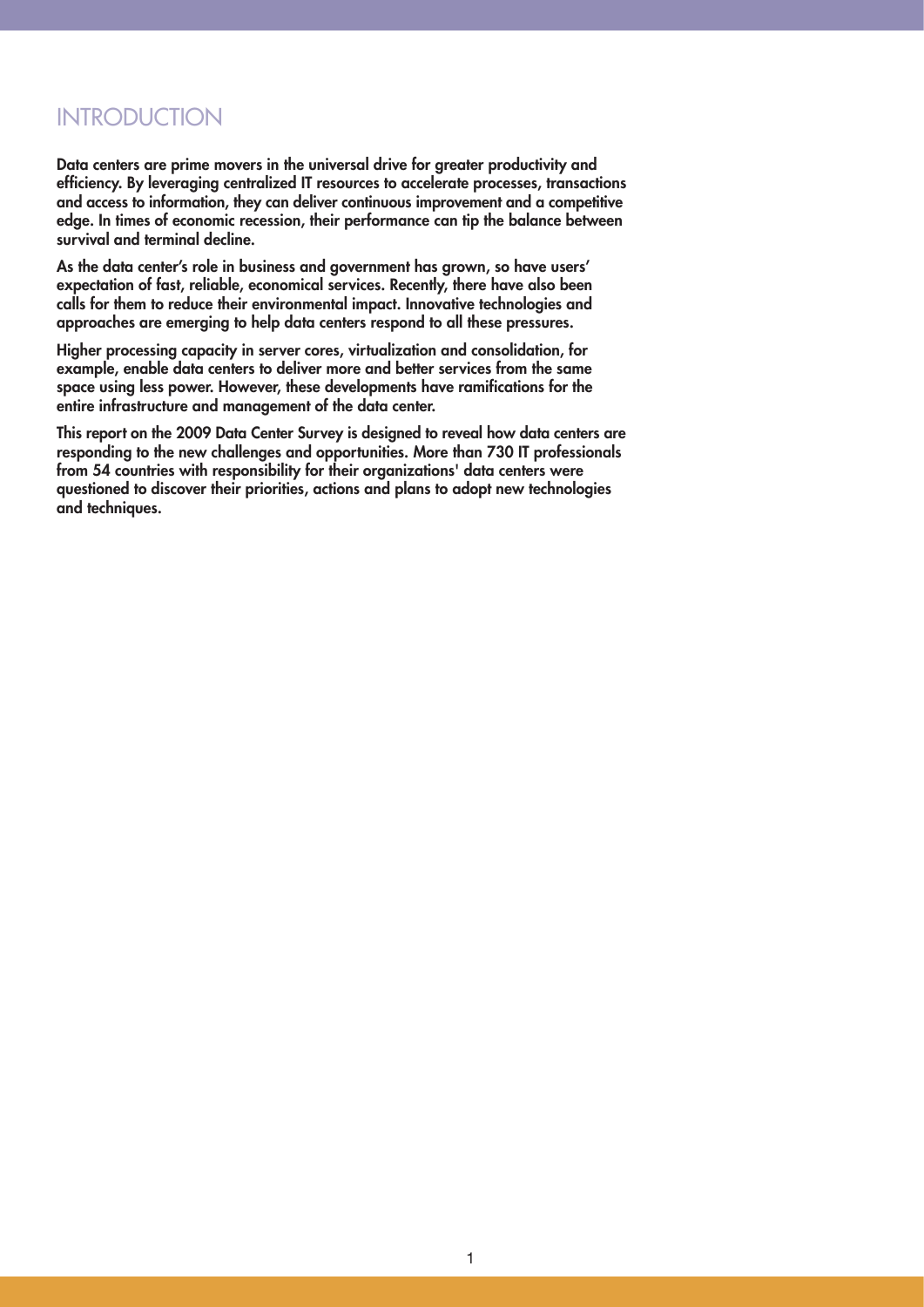### SUMMARY OF FINDINGS

**Despite the economic climate, 83% of the organizations researched have ongoing projects and 32% are building or planning new data center facilities. This indicates that CEOs, CIO's and CFOs recognize data centers as drivers of performance improvement that can help their organization deal with the economic downturn.** 

Funded projects cited by respondents include server consolidation (cited by 37%), implementing virtualization (39%), improving data security (37%), ensuring business continuity (41%) and enhancing backup and recovery (37%). The investment in security, continuity and recovery reflects the vital role data centers now have in many organizations.

**Investment in consolidation and virtualization indicates a move to increased density in the data centers, delivering more services from each square meter of space. Among respondents worldwide, 85% required higher density to reduce costs and simplify operations.**

Higher density is also seen as an energy reduction strategy. Virtualization (adopted by 62% of respondents) and server consolidation (adopted by 59% of respondents), were the most often implemented means of cutting energy consumption.

**Consolidation and virtualization demand high performance servers able to run many applications at the same time. The organization can only benefit from this if the whole data center infrastructure has reliability and performance to match that of the latest servers.**

Priorities in the selection of network topologies and equipment show that the importance of infrastructure performance is widely recognized. When questioned on their selection of network switching, connectivity and topology, 62% of respondents put performance among their top two priorities. Only 50% of respondents selected price in their top two.

**The two biggest concerns expressed about existing IP LAN infrastructure were reliability, cited by 26% of respondents, and performance, cited by 20%.** 

Respondents cabling choices reflect an acknowledged need for high bandwidth and reliability. Globally 54% said they would choose 10Gb/s Category 6A cabling for new copper cabling installations.

**Globally 30% were already using 10 Gigabit Ethernet over twisted pair connections in the network backbone. A further 46% plan to do so within three years. In horizontal network segments, 21% are using 10GbE over copper; another 48% plan to upgrade within three years.**

The priority given to performance factors over price was confirmed by a question on factors influencing choice of data center infrastructure equipment. Quality of product was cited by 82% of respondents as a factor and performance by 69%.

**Questions on network architecture revealed that most data centers (83%) deploy full cross connects for some copper connections between servers and switches. Almost half (46%) of the respondents use a cross connect on more than half of switch to server connections. The equivalent figures for fiber are 83% and 41%.** 

When questioned on the location of switches supporting IP network traffic, 46% of respondents said these were centralized and 33% zoned. For switches supporting SAN traffic, 42% were centralized and 27% zoned. The figures for top-of-rack switches were 29% for IP networks and 25 % for SAN traffic.

#### **Globally, 82% of respondents said that less than half their servers were connected to a SAN.**

On the subject of Fiber Channel over Ethernet (FCoE), 20% of respondents said they had evaluated or deployed this technology and another 43% said they intended to evaluate or install it within two years. Given a choice of how to implement FCoE technology, 79% said they preferred switch locations that were not top of rack.

**When questioned on environmental issues, 78% of respondents cited reduction of data center power and cooling costs as an area of most concern. Globally 48% said they aimed to reduce power consumption by 20% or more; 64% said they wanted to implement their energy consumption reduction strategy within 24 months.**

A wide variety of approaches to energy saving had already been tried. In addition to server consolidation and virtualization, methods used by respondents included blade servers (46%), storage virtualization (40%), energy efficient storage (30%), and energy efficient UPS (27%).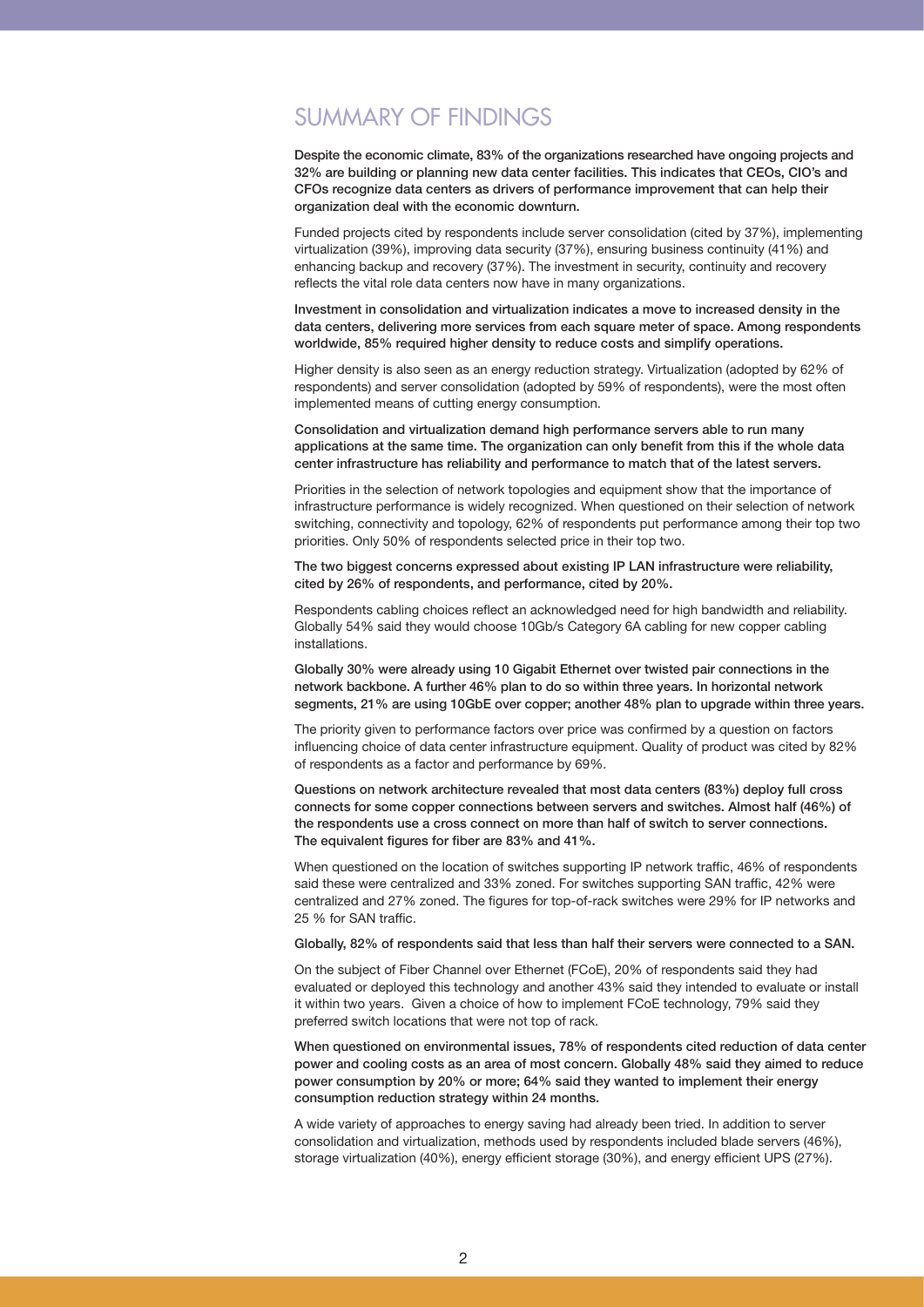### **METHODOLOGY**

Data center professionals worldwide were invited to participate in the research using an on-line questionnaire, available in 9 languages. During the first half of 2009, more than 730 managers from 54 countries (see Appendix A for detail) responded from sectors ranging from education to finance and insurance, and from government to entertainment and leisure.

Respondents represented a full spectrum of data centers of all sizes, and represented companies with an even spread of sizes from less than 50 employees to over 10,000.

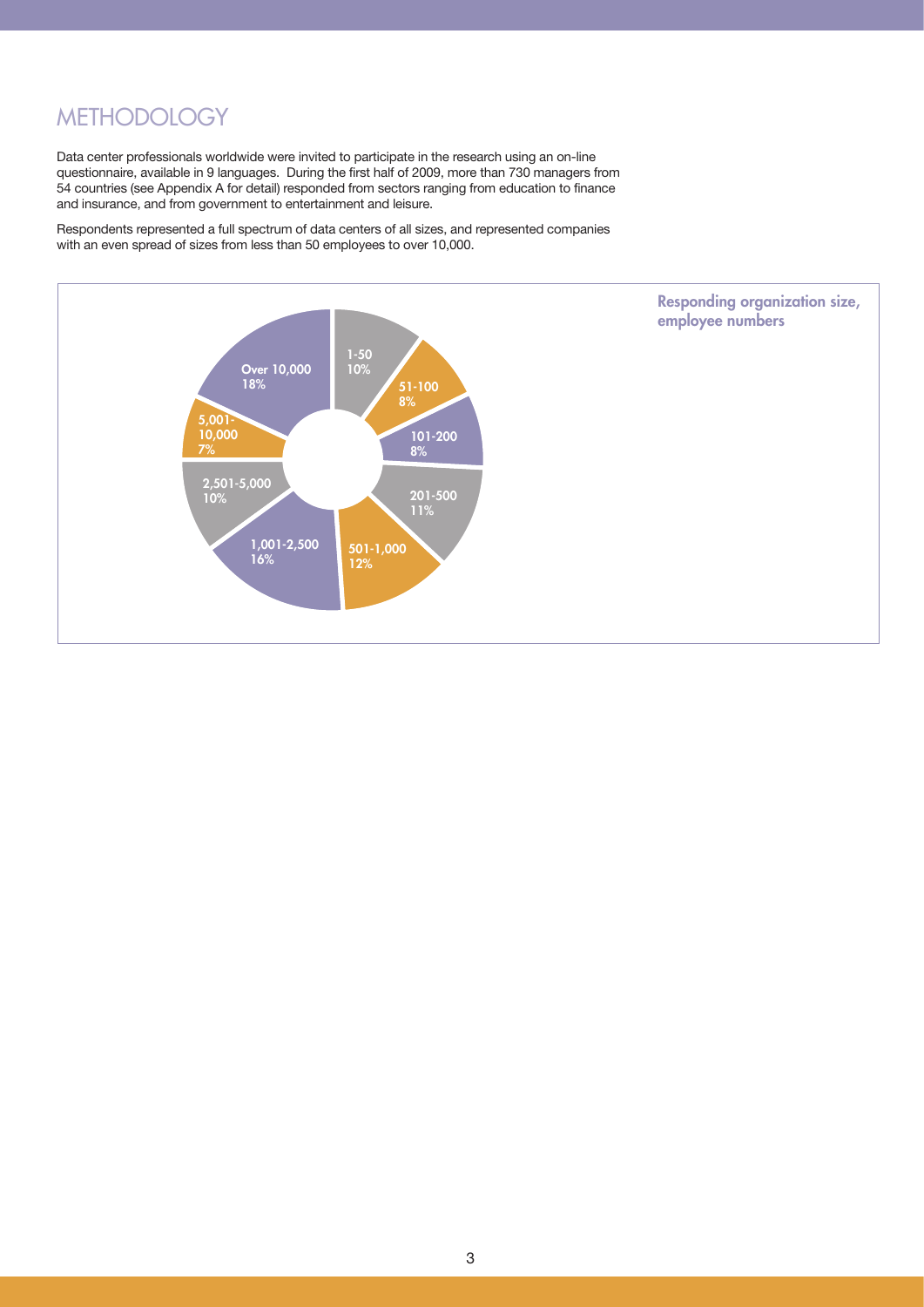### RESEARCH FINDINGS

#### **Investment - Which Projects are Being Funded**

Nearly a third (32%) of all respondents said their organization was building or planning to build new data center facilities. In the Europe, Middle East and Africa Region (EMEA) 40% of respondents said they had new data center build projects while in the Central and Latin America Region (CALA) the figure was only 22%.

Globally, 83% said they had funded data center new-build and improvement projects. In EMEA, the figure is 91% and in CALA 66%.

The projects underway included server consolidation (cited by 37% of respondents), implementing virtualization (39%), improving data security (37%) ensuring business continuity (41%) and enhancing backup and recovery (37%).

Virtualization is especially popular in EMEA where 53% of respondents say they are investing in this. In CALA, the figure is 27%. In the North America Region (NAR), 38% of respondents have virtualization projects and in Asia Pacific (AP) the figure is 39%.



Globally, nearly two thirds of respondents (65%) said they had to cost justify projects with a specific ROI, IRR or payback period to get funding approved.

#### **Higher Density – Higher Performance Infrastructure**

Investment in consolidation and virtualization indicates a move to increased density delivering more services without expanding the physical size of the data center. High density was cited by 26% of respondents worldwide as a top five issue in implementation and management of the data center. There was little variation between regions on this.

Among respondents worldwide, 85% indicated their reasons for higher density deployments. Reasons given for the move to higher density included space, cost and energy savings.

| Question:                                                     |                                           | Global | <b>NAR</b> | <b>AP</b> | <b>EMEA</b> | <b>CALA</b> |
|---------------------------------------------------------------|-------------------------------------------|--------|------------|-----------|-------------|-------------|
| If high density deployments are                               | Save rack space                           | 50%    | 44%        | 49%       | 52%         | 54%         |
| required in your data center,<br>what are the primary reasons | Save floor space                          | 39%    | 41%        | 39%       | 44%         | 32%         |
| driving these deployments?                                    | Cable management                          | 38%    | 29%        | 34%       | 38%         | 50%         |
|                                                               | Lower costs                               | 47%    | 43%        | 48%       | 42%         | 51%         |
|                                                               | Lower energy consumption                  | 45%    | 40%        | 42%       | 45%         | 57%         |
|                                                               | High density deployments are not required | 15%    | 16%        | 16%       | 17%         | 12%         |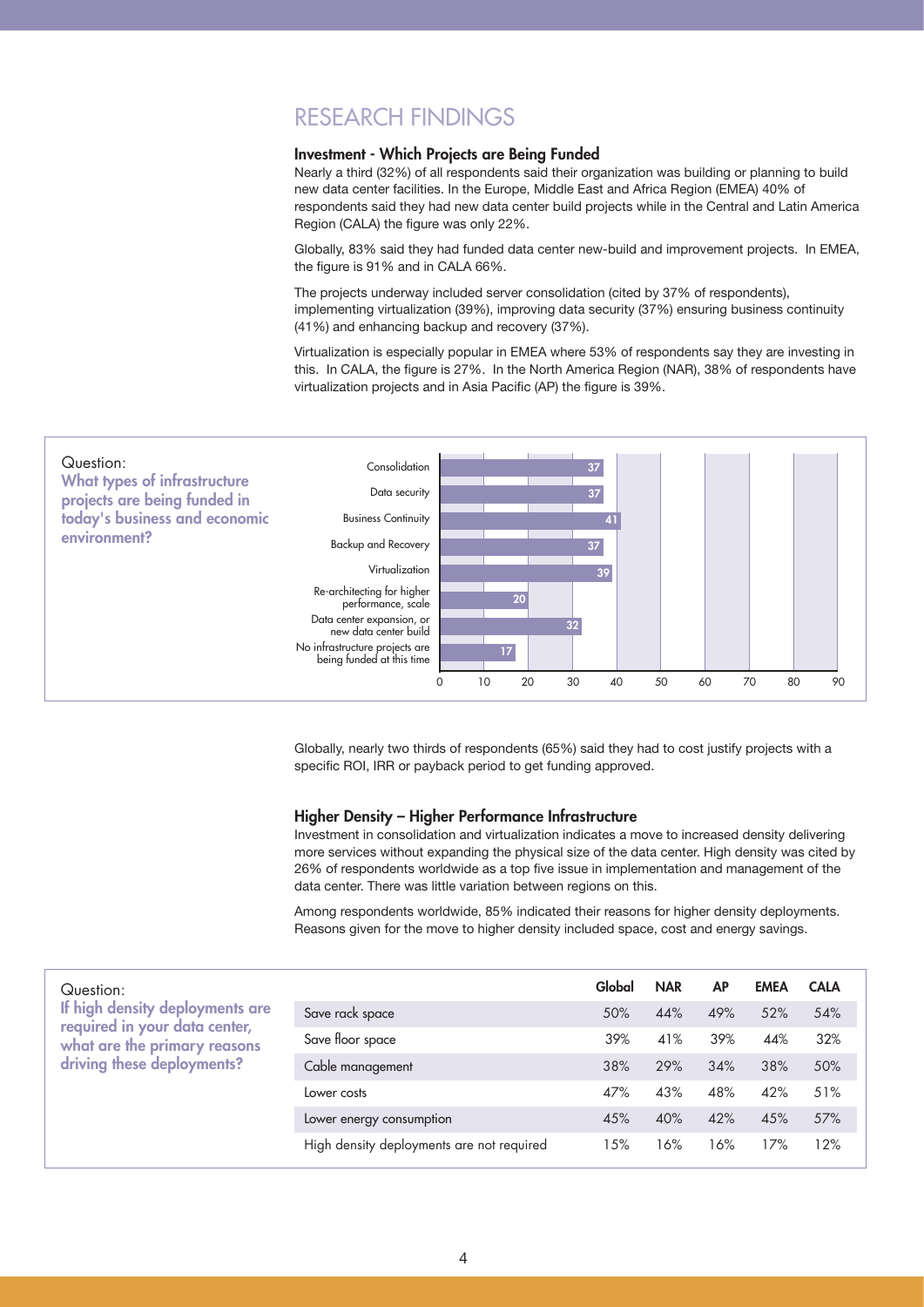To connect higher density deployments, enabled by blade servers, consolidation and virtualization, data centers are installing high performance infrastructure.

For new copper cabling installations, more than half of all respondents (54%) said they would use 10Gb/s Category 6A/Class E<sub>A</sub> cabling. In CALA, this figure rose to 78%. Airports with 86% and Healthcare with 71% lead the industry verticals in the deployment of Category 6A. Meanwhile Entertainment/Leisure with 17% and Finance/Insurance with 16% lead the industries in the deployment of pre-terminated copper solutions.

For new fiber installations, 50% said they would use laser-optimized multimode fiber conforming to the OM3 or OM4 standards. The figure for CALA was 61%. The Pharmaceutical sector leads the field in the deployment of OM4 fiber, with 50% of respondents in that industry selecting it.



To take advantage of the high performance cabling, data centers are adopting 10GBASE-T (10 Gigabit Ethernet over twisted pair). Globally, 30% have already done so for backbone connections, and a further 46% said they would do so within three years. The highest figures were in CALA, 86% in this region said they had adopted 10GBASE-T in the backbone or would do so within three years.

| Global | <b>NAR</b> | <b>AP</b> | <b>EMEA</b> | <b>CALA</b> |
|--------|------------|-----------|-------------|-------------|
| 30%    | 35%        | 27%       | 32%         | 31%         |
| 24%    | 22%        | 20%       | 24%         | 33%         |
| 22%    | 17%        | 24%       | 22%         | 22%         |
| 8%     | 11%        | 10%       | 5%          | 4%          |
| 17%    | 14%        | 20%       | 17%         | 11%         |
|        |            |           |             |             |

#### Question:

**What are your deployment plans for 10GBASE-T (10 Gigabit Ethernet over twisted pair) in your data center backbone?**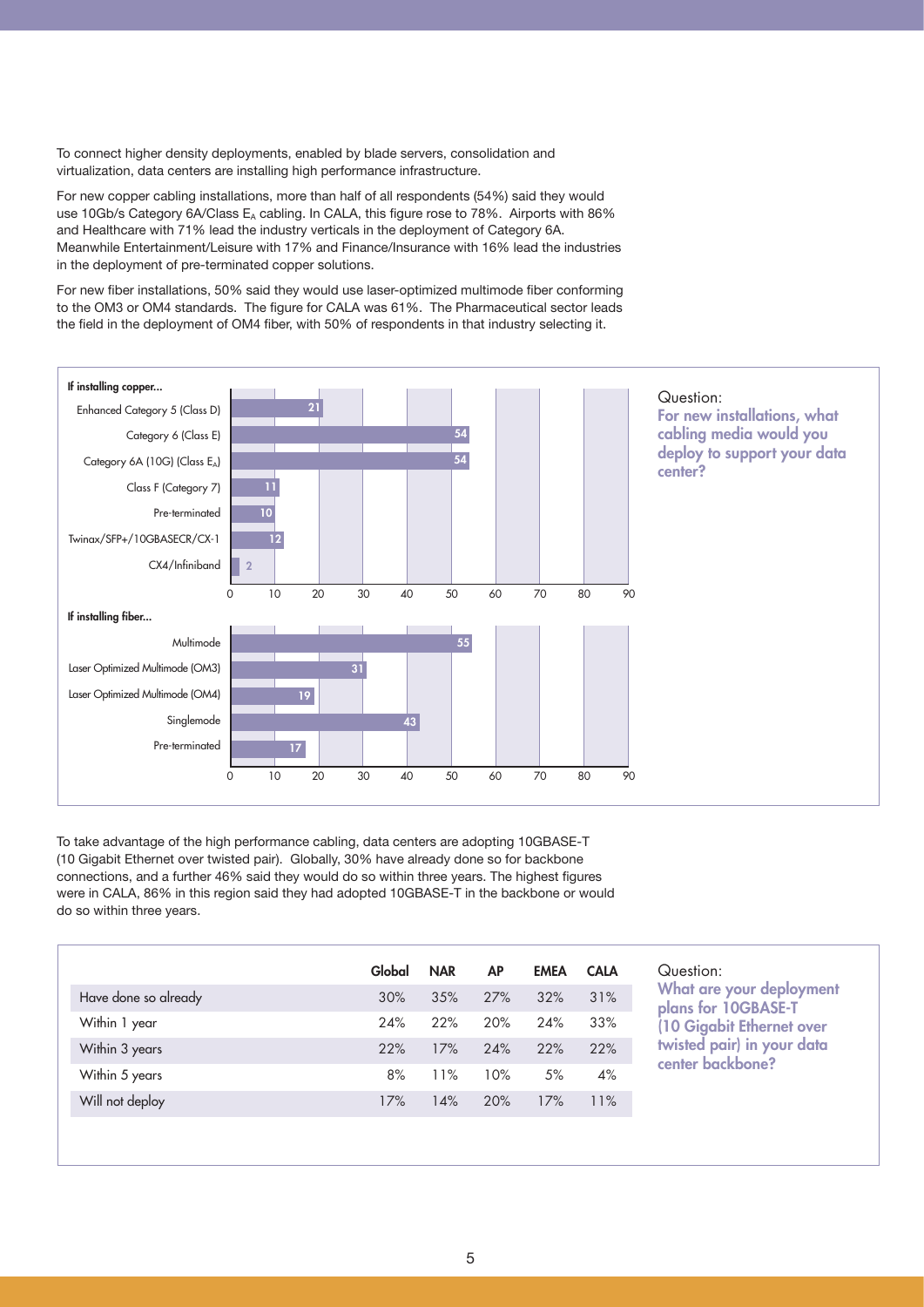In horizontal connections, 21% were already running 10GBASE-T and an additional 48% intend to do so within three years. Again, the highest figures were in the CALA region.

| Question:<br>What are your deployment<br>plans for 10GBASE-T<br>(10 Gigabit Ethernet over<br>twisted pair) in your data<br>center horizontal? |                      | Global | <b>NAR</b> | <b>AP</b> | <b>EMEA</b> | <b>CALA</b> |
|-----------------------------------------------------------------------------------------------------------------------------------------------|----------------------|--------|------------|-----------|-------------|-------------|
|                                                                                                                                               | Have done so already | 21%    | 22%        | 20%       | 21%         | 22%         |
|                                                                                                                                               | Within 1 year        | 24%    | 22%        | 20%       | 26%         | 29%         |
|                                                                                                                                               | Within 3 years       | 24%    | 24%        | 24%       | 24%         | 25%         |
|                                                                                                                                               | Within 5 years       | 13%    | 14%        | 14%       | 12%         | 12%         |
|                                                                                                                                               | Will not deploy      | 18%    | 17%        | 22%       | 17%         | 12%         |
|                                                                                                                                               |                      |        |            |           |             |             |

#### **The Quality Reliability and Performance Factors**

Responses to questions on a selection of network topologies and equipment reflect the importance attached to infrastructure quality, reliability and performance. When questioned, 62% of respondents put performance among their top two priorities.

Price sensitivity was highest in NAR with 57% putting it in their top two priorities and lowest in EMEA with 46%. However, 70% of NAR respondents put performance among their top two priorities compared with 64% in EMEA.

Globally, ease of maintenance was also prioritized above price. Of those who responded, 54% put it in the top two priorities; in AP the figure was 63%.



The higher priority given to performance factors over price was confirmed by a question on factors influencing choice of data center infrastructure equipment. Quality of product was cited by 82% of all respondents as a factor, and performance by 69%. The responses across the regions were quite consistent except for CALA where 90% cited product quality as a factor and 59% cited technical performance.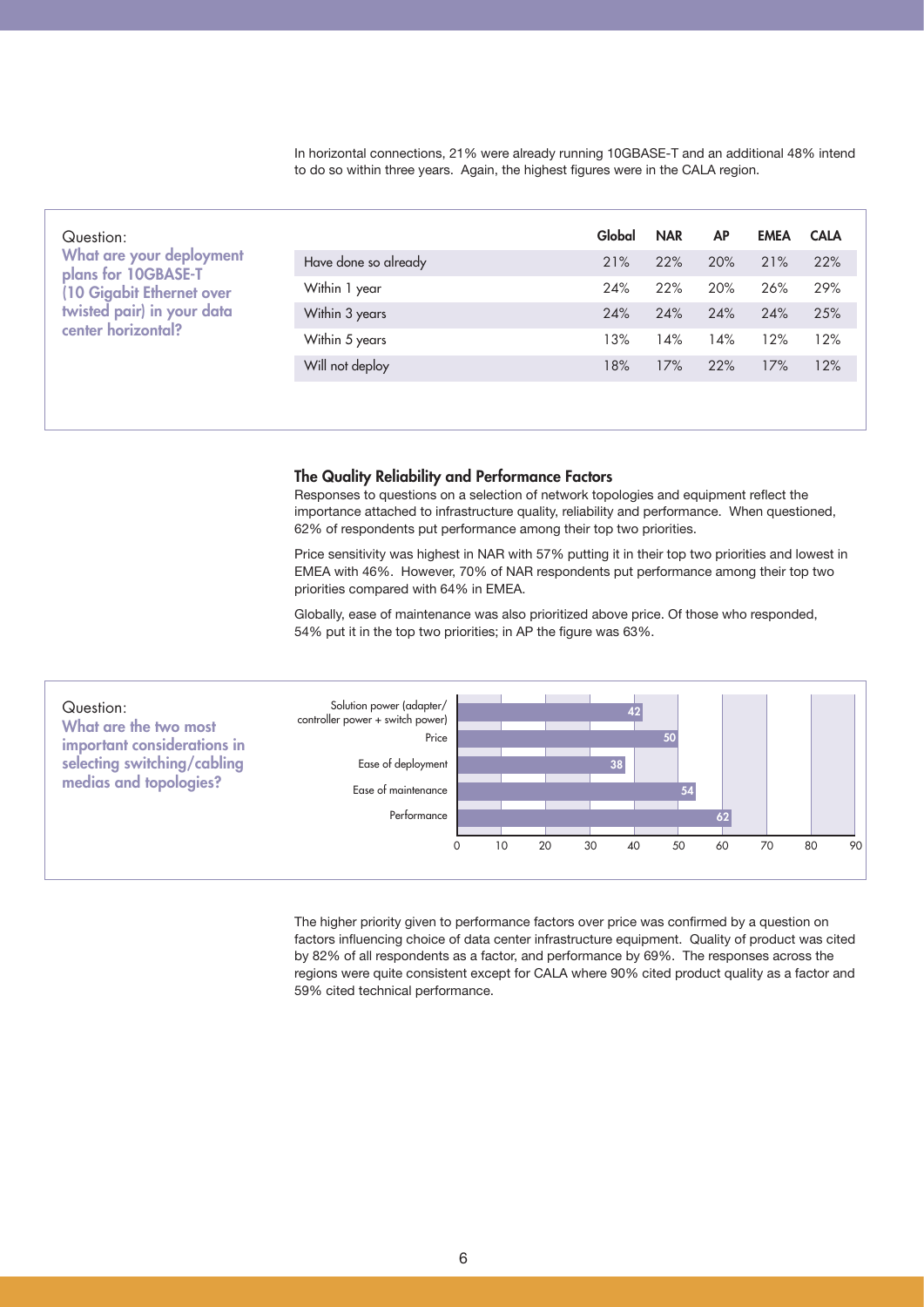

The two biggest concerns expressed about existing IP LAN infrastructure were reliability, cited by 26% of respondents, and performance, cited by 20%.

A question on factors contributing to interruptions in data center operations showed that utility power failures (cited by 54%) and failure of back-up power (cited by 33%) are the most frequent cause of problems. Human error comes in third place with 23% reporting interruptions due to data center personnel. Intelligent infrastructure can help lower the negative effects of human error. Network and IT equipment failure are twice as likely to cause an interruption as problems with the cabling infrastructure.

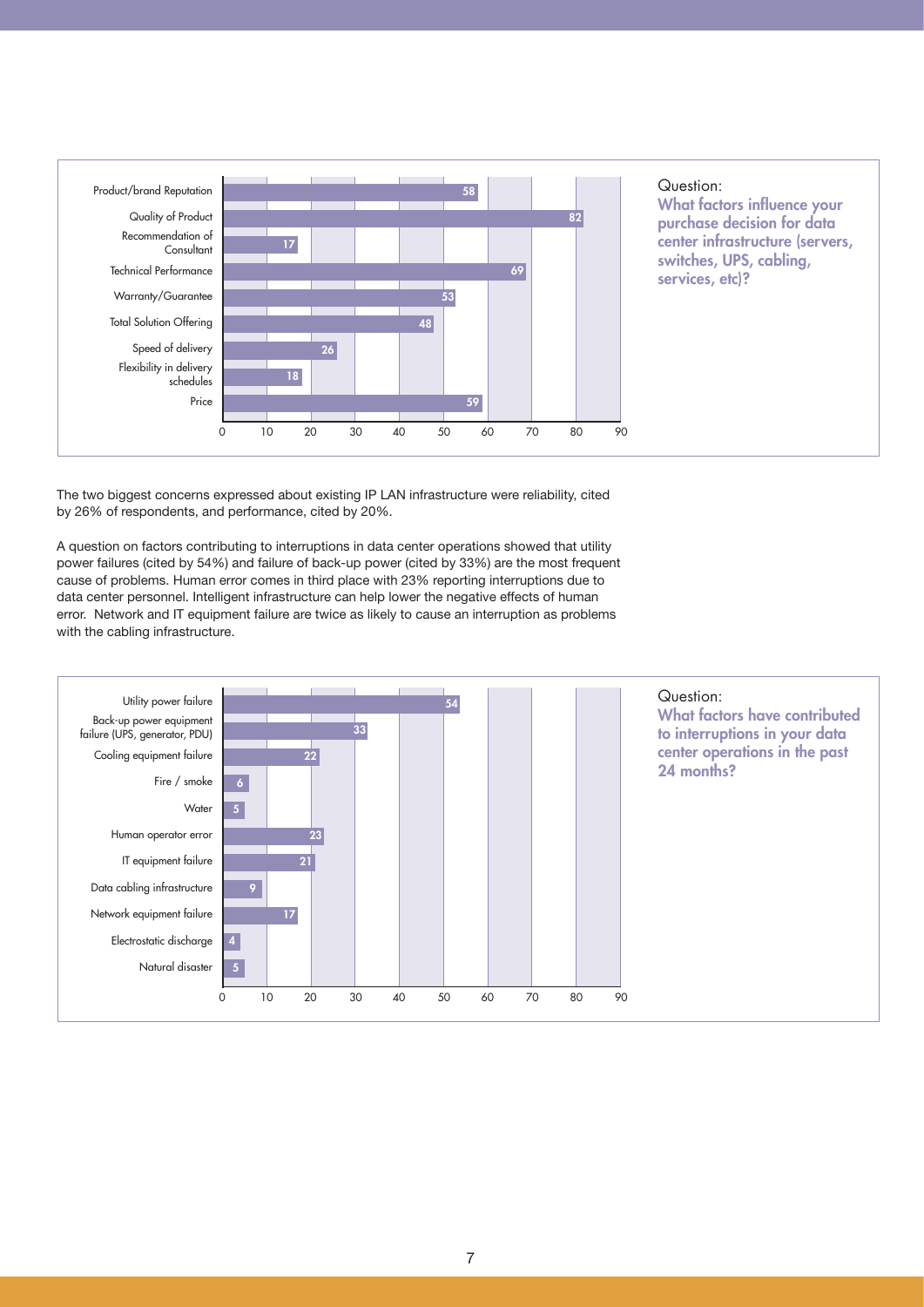#### **Architecture Choices**

Most data centers (83%) deploy full cross connects for some or all copper connections between server and switch ports. Forty six percent use a cross connect on more than half of switch-to-server connections over copper.

For fiber connections, 83% said they used full cross connects on some connections and 41% use them on more than half of connections

The survey revealed that network architecture choices depend on data center size. The 17% of data centers that did not use any full cross connect server ports and switch ports typically have a smaller number of server cabinets, with the majority having less than 50 server cabinets.

Globally, 72% of respondents said they had less than half their servers connected to a Fiber Channel SAN. In the AP region, the figure was 80%.

Ten percent of respondents reported their data centers had no Fiber Channel SAN; and notably the figures for NAR were 16% and EMEA 5%.

When questioned on the location of switches supporting IP network traffic within their data center, 46% of all respondents said these were centralized. In EMEA and CALA the figure was 41%. In NAR and AP the figure was 50%.

Of all respondents, 33% said their IP switch locations were zoned. AP and EMEA have a slightly higher percentage than NAR and CALA.

| Question:                                                  |                                                            | Global | <b>NAR</b> | <b>AP</b> | <b>EMEA</b> | <b>CALA</b> |
|------------------------------------------------------------|------------------------------------------------------------|--------|------------|-----------|-------------|-------------|
| Where are your switches<br>located that support IP network | Top of rack                                                | 29%    | 27%        | 24%       | 36%         | 31%         |
| traffic within the data center?                            | End of row                                                 | 15%    | 11%        | 18%       | 12%         | 12%         |
|                                                            | Middle of row                                              | 24%    | 14%        | 26%       | 24%         | 23%         |
|                                                            | Centralized (all access switches in one location)          | 46%    | 52%        | 50%       | 41%         | 41%         |
|                                                            | Zoned<br>(group of switches service number of server rows) | 33%    | 27%        | 36%       | 35%         | 29%         |

For switches supporting SAN traffic, overall 42% of respondents said these were centralized and 27% zoned. The figures for top-of-rack switches were 29% for IP networks and 25% for SAN traffic.

| Question:                                               |                                                            | Global | <b>NAR</b> | <b>AP</b> | <b>EMEA</b> | <b>CALA</b> |
|---------------------------------------------------------|------------------------------------------------------------|--------|------------|-----------|-------------|-------------|
| Where are your switches<br>located that support Storage | Top of rack                                                | 25%    | 17%        | 24%       | 21%         | 33%         |
| <b>Area Network (SAN) traffic</b>                       | End of row                                                 | 13%    | 5%         | 16%       | 11%         | 11%         |
| within the data center?                                 | Middle of row                                              | 22%    | 16%        | 24%       | 26%         | 17%         |
|                                                         | Centralized (all access switches in one location)          | 42%    | 43%        | 46%       | 39%         | 35%         |
|                                                         | Zoned<br>(group of switches service number of server rows) | 27%    | 29%        | 28%       | 30%         | 21%         |
|                                                         |                                                            |        |            |           |             |             |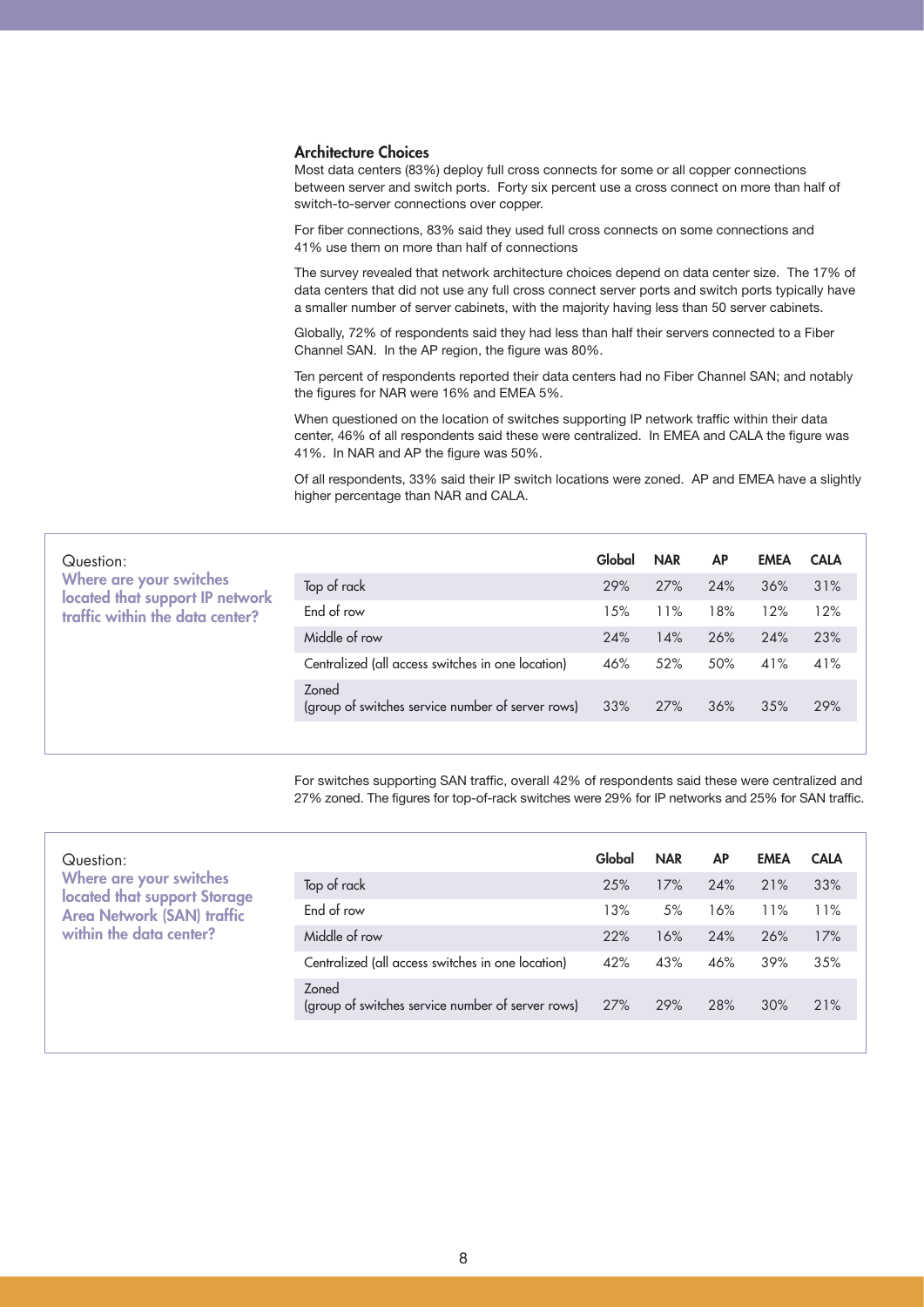On the subject of Fiber Channel over Ethernet (FcoE), 20% of respondents said they had already evaluated or installed this technology and another 43% said they intended to evaluate it or install it within two years.

Responses on the uptake of FCoE was quite consistent across NAR, EMEA and AP regions with an average of 60% saying they had evaluated or adopted it or would do so within 24 months. In CALA 70% said they had evaluated or adopted FCoE, or intended to, within two years.

Nearly 80% of respondents said they preferred deployment locations for FCoE technology other than at the top of rack.

Given a choice, 32% of all respondents said they would deploy FCoE technology centrally, 27% said zoned and 21% top of rack. The centralized location was more preferred in AP where it was chosen by 36% of respondents compared to 25% in NAR and 30% in both EMEA and CALA.

The top of rack location was more favored in NAR where 32% said this was their preferred location compared with 18% in both AP and EMEA. Choice of the zoned approach was quite consistent across all regions.

End of row and middle of row locations were each chosen by less than 10% of respondents.

#### **Data Centers and the Environment**

When questioned on environmental impact, 78% of respondents cited reduction of data center power and cooling costs as an area of most concern.

Globally 51% of respondents said they aimed to reduce power consumption by 20% or more. The figures were surprisingly consistent across all the regions.

While 22% of respondents planned to maintain their current level of consumption while adding more equipment, 25% will use 20% less energy in their data center operations. Pharmacutical companies have the most aggressive goals with 25% seeking a 50% reduction in energy consumption.

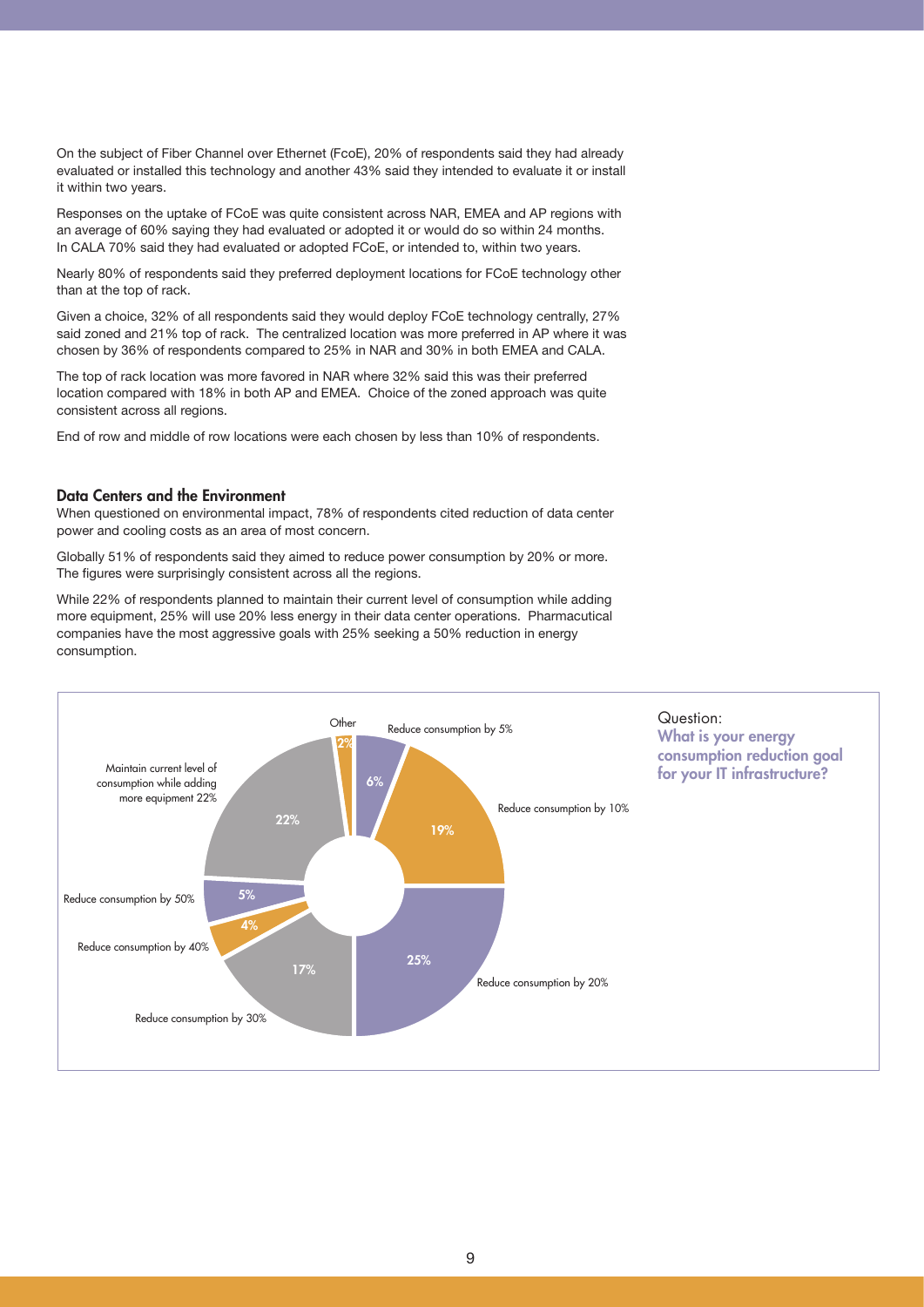Worldwide 64% said they wanted to implement their energy consumption reduction strategy within 24 months. This figure was also consistent across all regions.

Higher density is seen as an energy reduction strategy. Virtualization (adopted by 62% of respondents) and server consolidation (adopted by 59% of respondents), were the most often implemented means of cutting energy consumption.

A wide variety of approaches to energy saving had already been tried. In addition to server consolidation and virtualization, methods used by respondents included blade servers (46%), storage virtualization (40%), energy efficient storage (30%), and energy efficient UPS (27%).



In total, 73% of respondents will purchase a more energy efficient UPS even if it costs more now because of the higher energy savings later.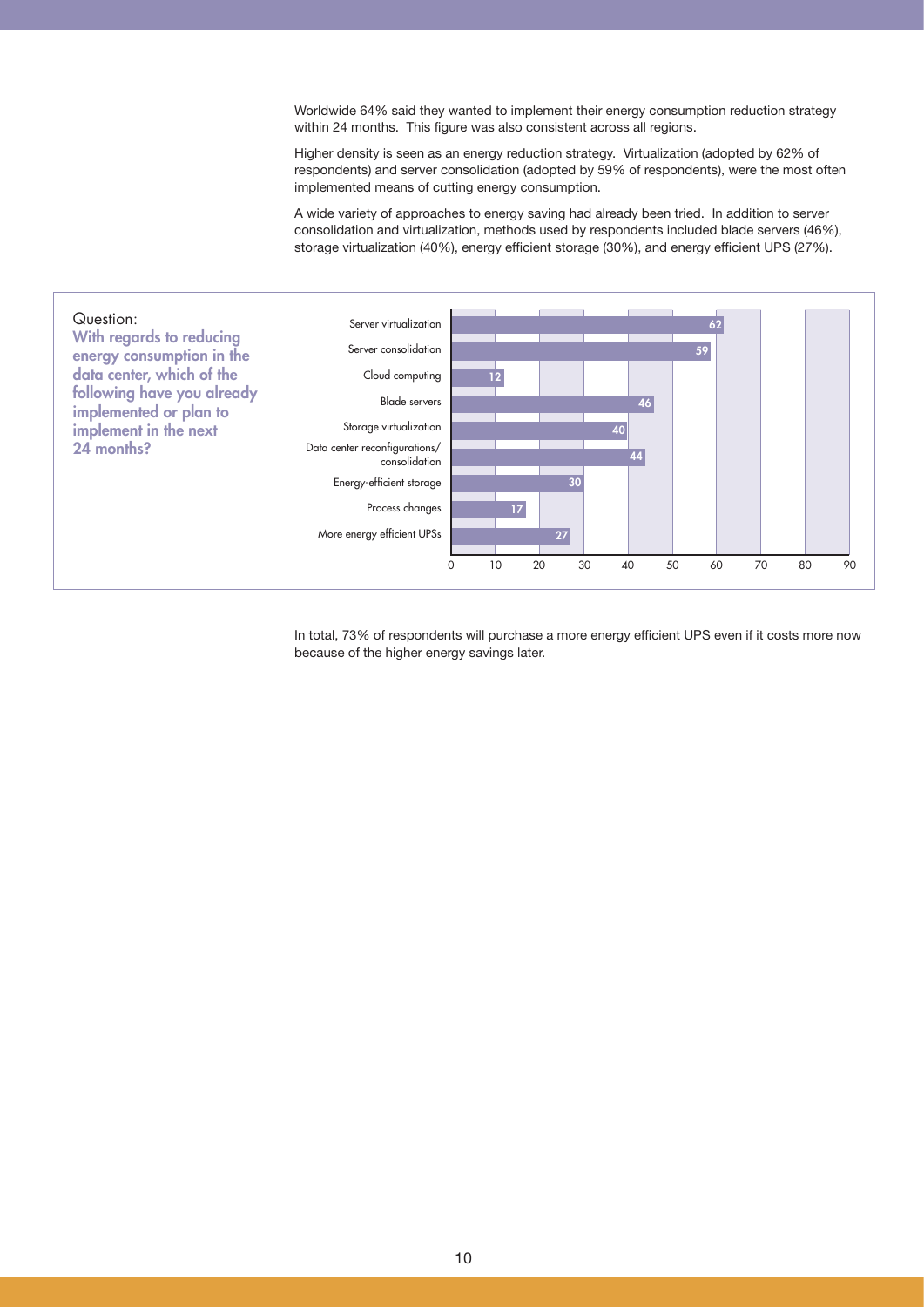### COMMENTARY ON FINDINGS

The survey shows that organizations across all sectors and regions are still willing to fund improvement of their data center infrastructure. The key role of data centers in driving business performance is clearly recognized and this is overcoming constrains imposed by current global economic conditions.

Energy saving and reducing the data center's carbon footprint are clear priorities among organizations of all types in every region. Higher equipment density, achieved through virtualization and server consolidation, is seen as a means to meet these environmental demands, as well as performance and economic needs.

Increasing server efficiency through virtualization brings a requirement for higher network bandwidth. This is reflected in the number of companies intending to specify high performance copper and fiber cabling infrastructure for new projects

A higher density of equipment also requires careful purchasing and planning of network infrastructure to avoid excessive cabling volume. In general, more cable volume means less space for the flow of vital cooling air.

Early adoption of 10Gb/s Category 6A copper cabling and OM4 fiber is another important means to limit increases in cable volumes. The high performance of these solutions reduces the need to add additional cables as bandwidth continues to grow. Data centers planning to support parallel transmission migration paths can install pre-terminated OM3 or OM4 backbone fiber when the data center is built to avoid major upgrade costs while preserving the cabling infrastructure.

Over half of data centers were planning to reduce their energy consumption by 20% or more. However, power consumption is only part of the data center's environmental impact. The equipment installed has to be manufactured and disposed of when it is obsolete - both processes that consume energy and resources.

Lengthening equipment replacement cycles has potential to make data centers greener and save money at the same time. With active equipment a short replacement cycle may, however, be justified by new levels of performance and energy efficiency achieved by the latest products.

When selecting passive components such as cabling, there is no excuse for under specifying that results in premature replacement. Ripping out cabling that is only a few years old will not only damage an organization's budget, it can seriously harm its green credentials.

Among data centers' other concerns about existing installations and priorities for new ones, reliability and ease of maintenance are high on the list. In addition, nearly a quarter of them had seen an interruption of their operations due to human error. All these issues can be addressed by the use of intelligent network infrastructure.

Greater knowledge and control of the network physical layer allows cabling to be managed more effectively. Data traffic channels are easily identified and managers are immediately alerted to any unplanned connectivity changes.

The benefits of better control of resources through intelligent infrastructure include greater efficiency and less waste on many levels. Optimizing the passive system can play a big part in meeting the business and environmental challenges highlighted by this Data Center Survey.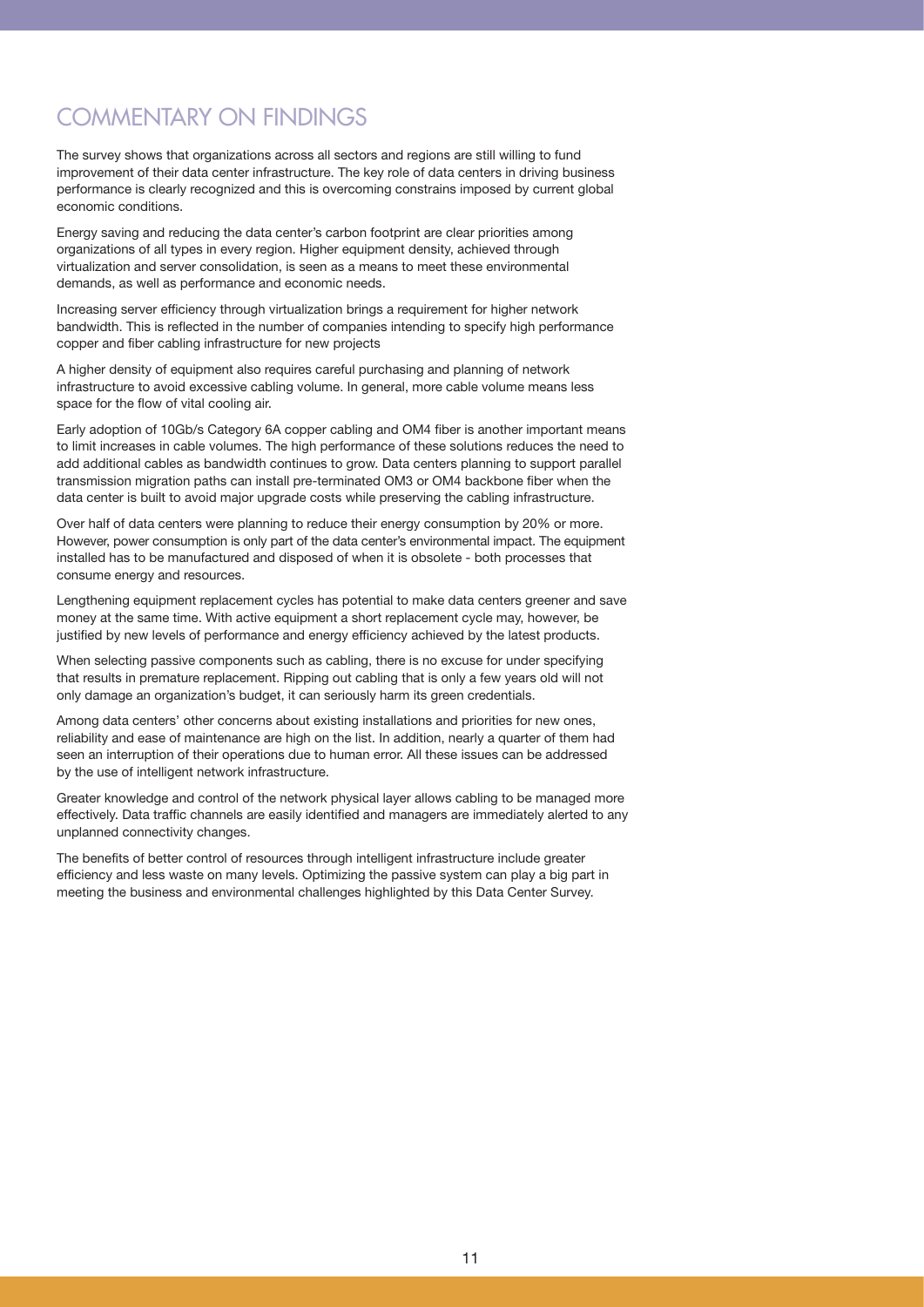### APPENDIX A

**List of Countries respondents are located in** Angola Argentina Australia Austria Bangladesh Barbados Belgium Bhutan Bolivia Brazil Canada Chile China Colombia Costa Rica Estonia Finland France **Germany** Hong Kong India Indonesia Ireland Italy Japan Korea Kuwait Latvia Lithuania Malaysia Mexico Netherlands, The Nigeria New Zealand Oman Panama Paraguay Peru Philippines Qatar Saudi Arabia Singapore South Africa Spain Sweden Switzerland Taiwan Thailand Trinidad & Tobago United Arab Emirates United Kingdom United States Uruguay Venezuela